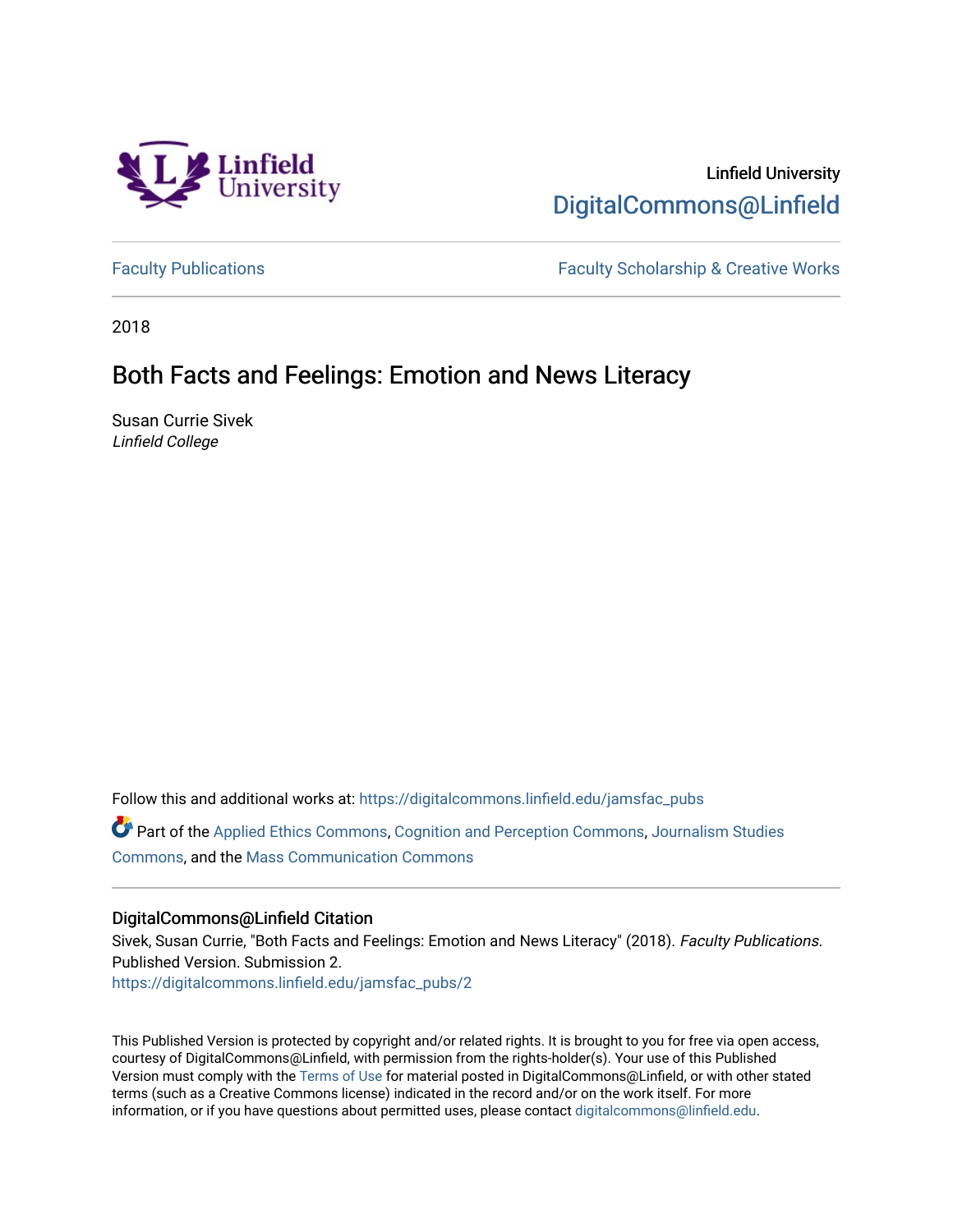Available online at www.jmle.org



The National Association for Media Literacy Education's *Journal of Media Literacy Education* 10 (2), 123 - 138

# *Both Facts and Feelings: Emotion and News Literacy*

**Susan Currie Sivek** *Linfield College*

## **ABSTRACT**

News literacy education has long focused on the significance of facts, sourcing, and verifiability. While these are critical aspects of news, rapidly developing emotion analytics technologies intended to respond to and even alter digital news audiences' emotions also demand that we pay greater attention to the role of emotion in news consumption. This essay explores the role of emotion in the "fake news" phenomenon and the implementation of emotion analytics tools in news distribution. I examine the function of emotion in news consumption and the status of emotion within existing news literacy training programs. Finally, I offer suggestions for addressing emotional responses to news with students, including both mindfulness techniques and psychological research on thinking processes.

**Keywords:** *news literacy, emotion analytics, mindfulness, misinformation, cognition*

Reporter Katie Notopoulos of BuzzFeed News (2018) wrote recently about a Facebook post she shared that persisted in her friends' news feeds for days. The seemingly innocuous home decor video received a few comments:

And then people commented on the comments. The more people commented, the more the video showed up on other people's feeds. As the rage around this post intensified, so did the comments. Coworkers I sit next to commented. College friends commented. Someone I went to preschool with commented. A vicious, algorithmically delicious cycle.

Notopoulos' editor saw the post and the string of interactions it wrought, and asked her to write about how it reflected Facebook's new algorithmic effort to "prioritize posts that spark conversations and meaningful interactions between people" (Mosseri, 2018).

But which conversations and interactions *are* meaningful? And what if the original post contains inaccurate, deliberately misleading, and emotion-laden content, targeted to entice users into engagement and designed to be "algorithmically delicious"?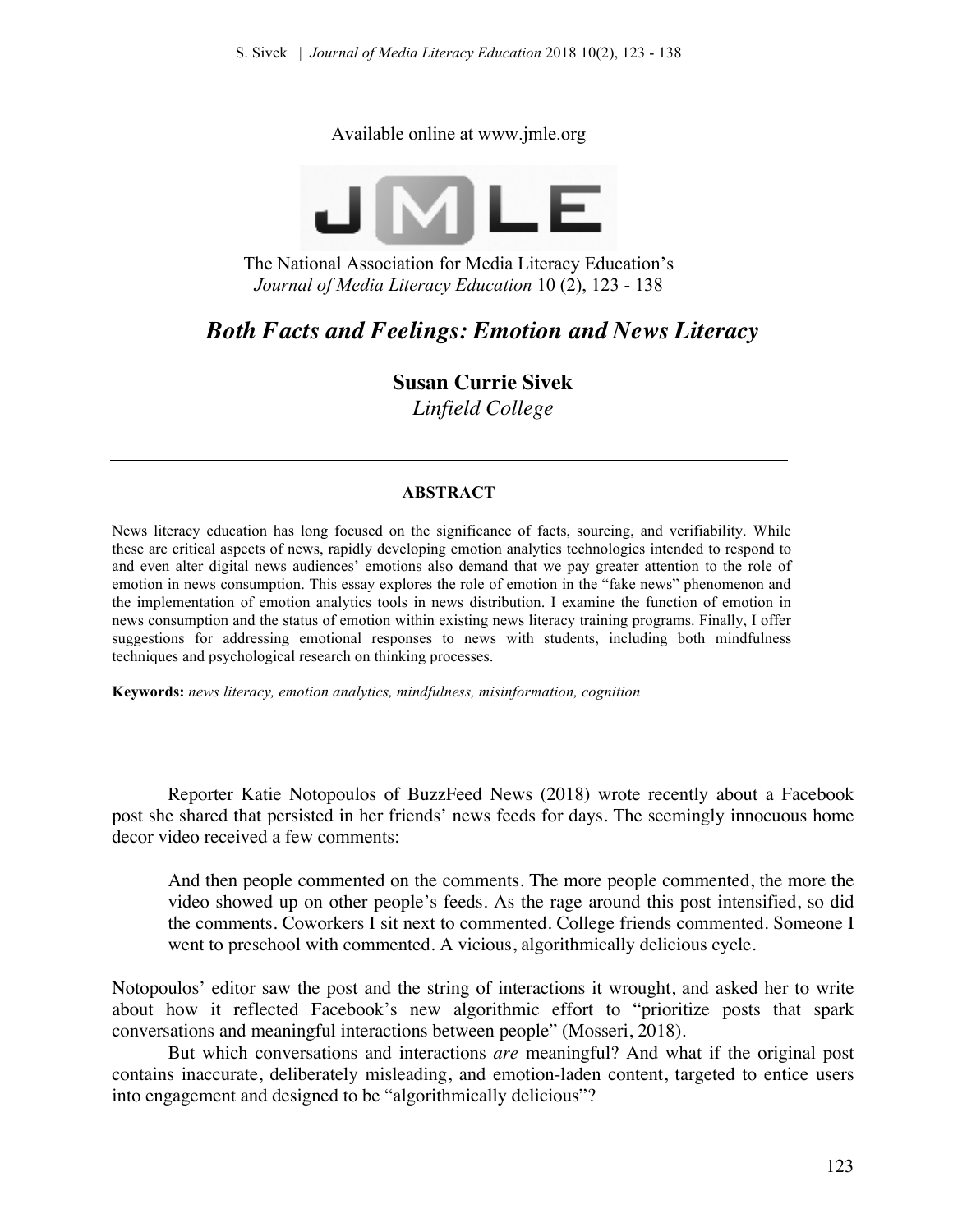The digital proliferation of what many call "fake news" is coinciding with ever more sophisticated efforts to target users. What is less well known is the degree to which emotions are a focus of this personalization, and how feelings may be manipulated with new emotion analytics tools that assess and respond to users' emotional states. Today, two-thirds of Americans get news from social media (Shearer & Gottfried, 2017). As emotion becomes increasingly fundamental to efforts to spread digital content — including false and provocative political memes and stories it is critical that news literacy education more strongly emphasize critical thinking about the feelings generated by news, not just about the facts provided within it.

In this essay, I address the role of targeted, emotion-focused content in today's digital environment, and offer perspectives from psychological research on the role of emotion in judgments and decision-making. I also explore how emotional skills are, and may be further, addressed in news literacy instruction. I provide two concepts with which instructors can expand instruction in emotional skills related to news consumption, as well as practical activities to bring each concept into the classroom.

#### **VARIETIES OF NEWS IN THE DIGITAL ATTENTION ECONOMY**

Today's news media operate within an attention economy wherein it is critical to capture the minds and emotions of audiences within a fraction of a second – a high-speed maneuver outpacing journalism of the past. Alongside traditional normative criteria, web and social media analytics also drive editorial decisions, as news must compete for attention among funny memes and enticing food videos. This mix of content resides within a carefully constructed, algorithmically generated environment that aims to retain our attention as long as possible. As Eyal (2014) details, online platforms work hard to "manufacture" our habits, to play upon our routines and feelings to keep us coming back daily, if not hourly, for another dose (p. 3). That compulsive use of digital media is fantastic for revenue generation. After all, as users peruse websites and apps, they are also exposed to advertising and sponsored content. Facebook, Twitter, Google, and most digital publishers rake in billions of dollars from advertising revenue thanks to users' willingness to view and click on advertising.

Content distributed on social media platforms has presented special challenges because these platforms have accepted little responsibility for the content itself. All of these platforms have faced controversy regarding hateful and/or violent content. Their responses have been slow and inadequate. For example, after largely permitting harassment and racist speech on its platform for years, Twitter only recently started enforcing stricter policies regarding hateful imagery and speech, abusive interactions, incitement to violence, and other problematic content (Lee, 2017).

Perhaps more difficult for these platforms to discern  $-$  but no less problematic  $-$  is what has widely been labeled "fake news." A reliable definition of "fake news" is difficult to formulate, and may even vary based on the individual audience member's own ideological proclivities. The term "fake news" could refer to content produced with ethical intentions and distributed by reputable news organizations, but that inadvertently contains inaccurate information due to a simple error. The term could also refer to blatantly false, deliberately misleading, ideologically based content designed to manipulate audiences' reactions and perspectives. There is a range of possibilities in between. To be sure, different kinds of news content may demonstrate varying degrees of accuracy/falsehood and ethical/manipulative intention, and diverse audience members may perceive these facets of content differently. However, in order to proceed with discussion of these issues, I will consider "fake news" for this argument to include primarily the types of content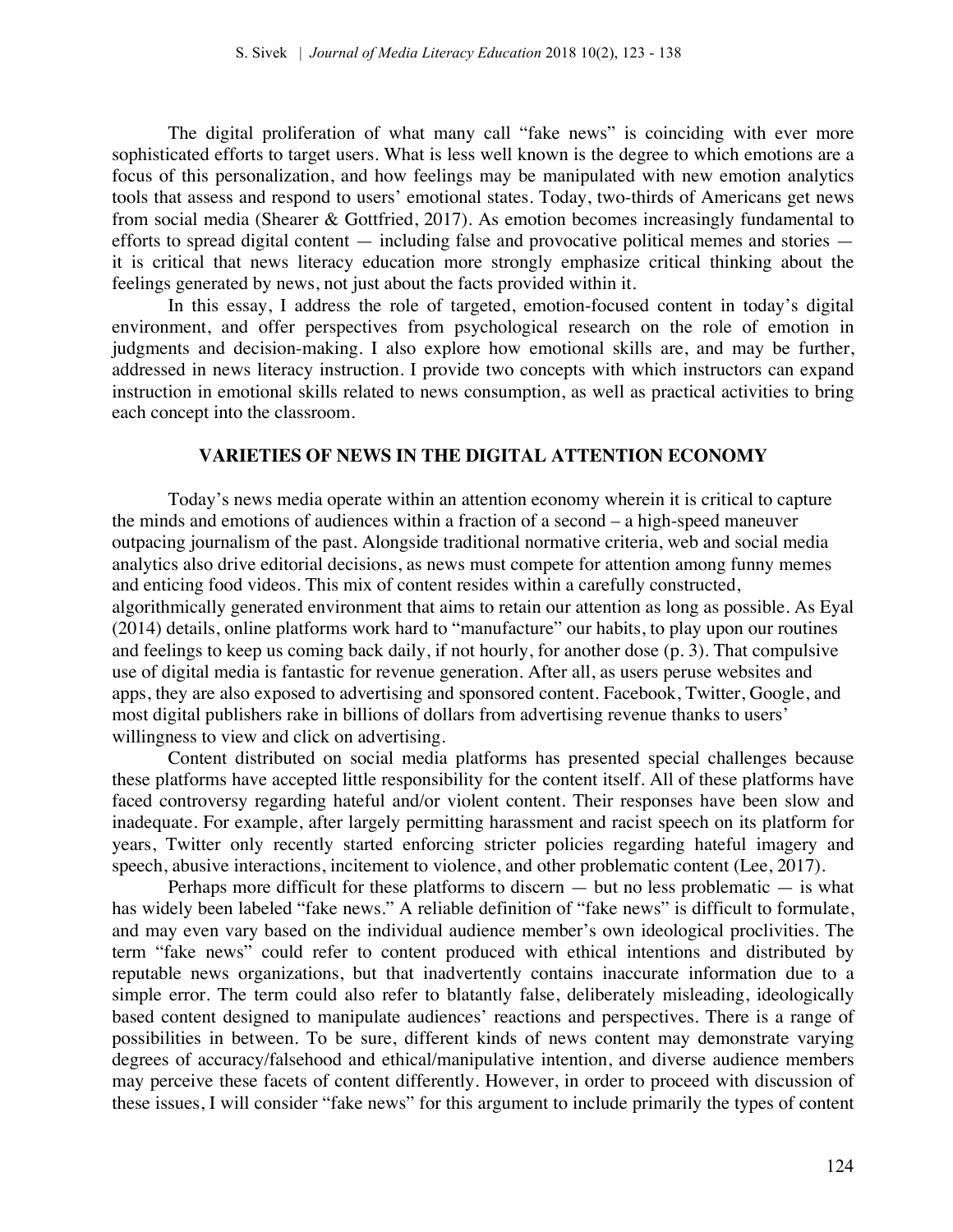that would fall into the lower right quadrant of Figure 1. Figure 1 illustrates one possible configuration of these relevant characteristics and offers spectra, not strict classifications, upon which different content might be located, recognizing the malleability and subjectivity of these attributes.



Figure 1. *Key attributes toward a definition of "fake news"*

I here use the term "fake news" to encompass manipulative, knowingly and purposefully inaccurate, news-like stories and images that are designed to appeal to users' ideological stance, their emotions, and their desire to spread their perspective to others. For my purposes, this content is distinctive from other persuasive media (e.g., advertising) in that it specifically co-opts tropes and norms of journalism for the purposes of manipulation. Furthermore, it differs from "yellow journalism" in that yellow journalism as a term typically refers to sensationalized, exaggerated news that is at least partly based on accurate information – i.e., perhaps falling somewhere near the center of Figure 1 – while "fake news" may be entirely fabricated.

In contrast, legitimate, reliable news sources – e.g., newspapers of record like the *New York Times* or *Wall Street Journal*, or fact-checked publications like *The Economist* – adhere to widely accepted principles and practices within the journalism profession, and are publicly acknowledged as information sources of value. They enact principles and practices like those included in the Society of Professional Journalists' Code of Ethics, which describes journalists' aspiration for "public enlightenment" through "the free exchange of information that is accurate, fair and thorough" in varied media (SPJ, 2014). Journalists abiding by this code are enjoined to "seek truth and report it" and to "label advocacy and commentary" (SPJ, 2014).

Admittedly, these long-lived, well-established, "mainstream" news organizations make factual and ethical errors, both big and small, in their work on occasion. Some critics may also argue – with good reason – that these organizations' selection and presentation of news is inherently biased due to the influence of their corporate owners, their profit motive, trends in media consolidation, their advertisers' interests, and other economic factors (e.g., McChesney, 2015). Therefore, it is perhaps best to evaluate "legitimate" versus "fake" news as a matter of not only veracity but also intent, as shown in Figure 1: whether the creator and/or distributor of the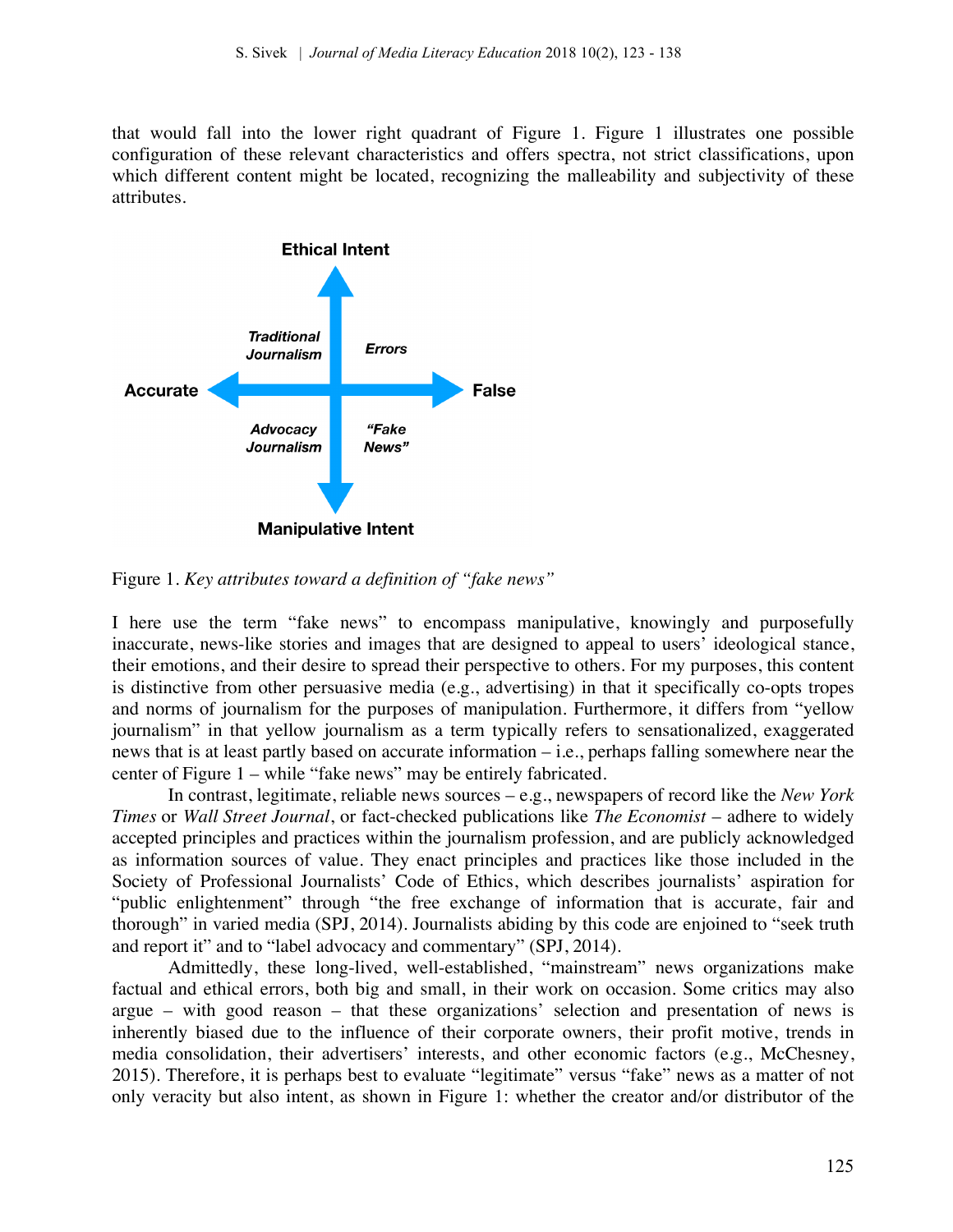news aims largely to enhance "public enlightenment" or for (mis)direction toward other goals. Content may purport and appear to be factual journalism, but truly has primarily a manipulative intent and may deviate from factual accuracy to achieve that goal.

This misleading, inaccurate content is the "fake news" that is of most concern to critics today and is the focus of this essay. Having this kind of content widely available online presents a significant additional risk to accurate public understanding of events and issues, and generates distrust in legitimate, reliable news sources. Marwick and Lewis (2017) thoroughly describe the motives of and the manipulative strategies used by those who create different styles of this content, which are beyond the scope of this essay but useful to understand. As these authors point out, declining public trust in news media and the reliance of news media companies on social media platforms both have contributed to the public's acceptance of fake news and their willingness to spread it. Moreover, fake news itself often becomes the topic of coverage. As public interest in a fake and viral story rises, journalists are driven to address it: either to fact-check and debunk it, or to create their own click-generating content with proven appeal to audiences.

#### **Emotion Analytics: Refining the Emotional Appeal of Fake News**

Fake news presents an emotionally resonant alternative to valid information, threatening audiences' opportunity to become informed citizens and their participation in a functional democracy. Unlike the objective tone sought by most mainstream journalists, creators of fake news typically seek to strike an emotional chord that will spur audiences to react and to share the fake content. This strongly emotional framing of much fake news probably aids its spread. Research suggests that news content and other imagery that generates strong emotion is more likely to be shared; negative emotions seem to increase the likelihood of virality (Jones, Libert, & Tynski, 2016). One analysis found that, in the three months before the 2016 U.S. presidential election, the highest-performing fake (completely false) news on Facebook actually generated more user interaction (reactions, comments, shares, etc.) than did the highest-performing legitimate news stories from real outlets. All of the fake news stories in that analysis came from sites publishing solely hoaxes or from hyperpartisan sites that mimicked real news (Silverman, 2016). Users were either deceived by the content and found it provocative enough to engage with it  $-$  or they knew it was deceptive and were still willing to share it, perhaps to recruit others to their own partisan perspective or just to get a reaction from friends.

Although fake news creators (as profiled by Marwick and Lewis, 2017) are already effectively spreading their content, their efficacy may increase as emotion analytics tools are more widely implemented among digital publishers and platforms. Emotion analytics includes a range of software and hardware designed to detect, identify, and respond to users' emotional states (catalogued well by Yonck, 2017). These tools developed in the field of affective computing, which originally aspired to improve humans' interactions with computers (Picard, 2000). For example, if you were becoming observably frustrated with software, the computer could respond with tips to reduce your annoyance. Initial affective computing applications included tools like emotion analysis devices for children with autism, which used facial recognition to help them identify and respond to others' emotional states (El Kaliouby, Picard, & Baron-Cohen, 2006).

However, as with many technologies, developers soon saw greater profit potential in applications beyond the altruistic. Technology companies like Affectiva (2018) have created market research and media testing methods that assess test subjects' emotions as they view product designs, ad campaigns, or TV content. Additionally, beyond the lab, methods for detecting data related to emotion have now been integrated into many devices we use daily. Smartphones collect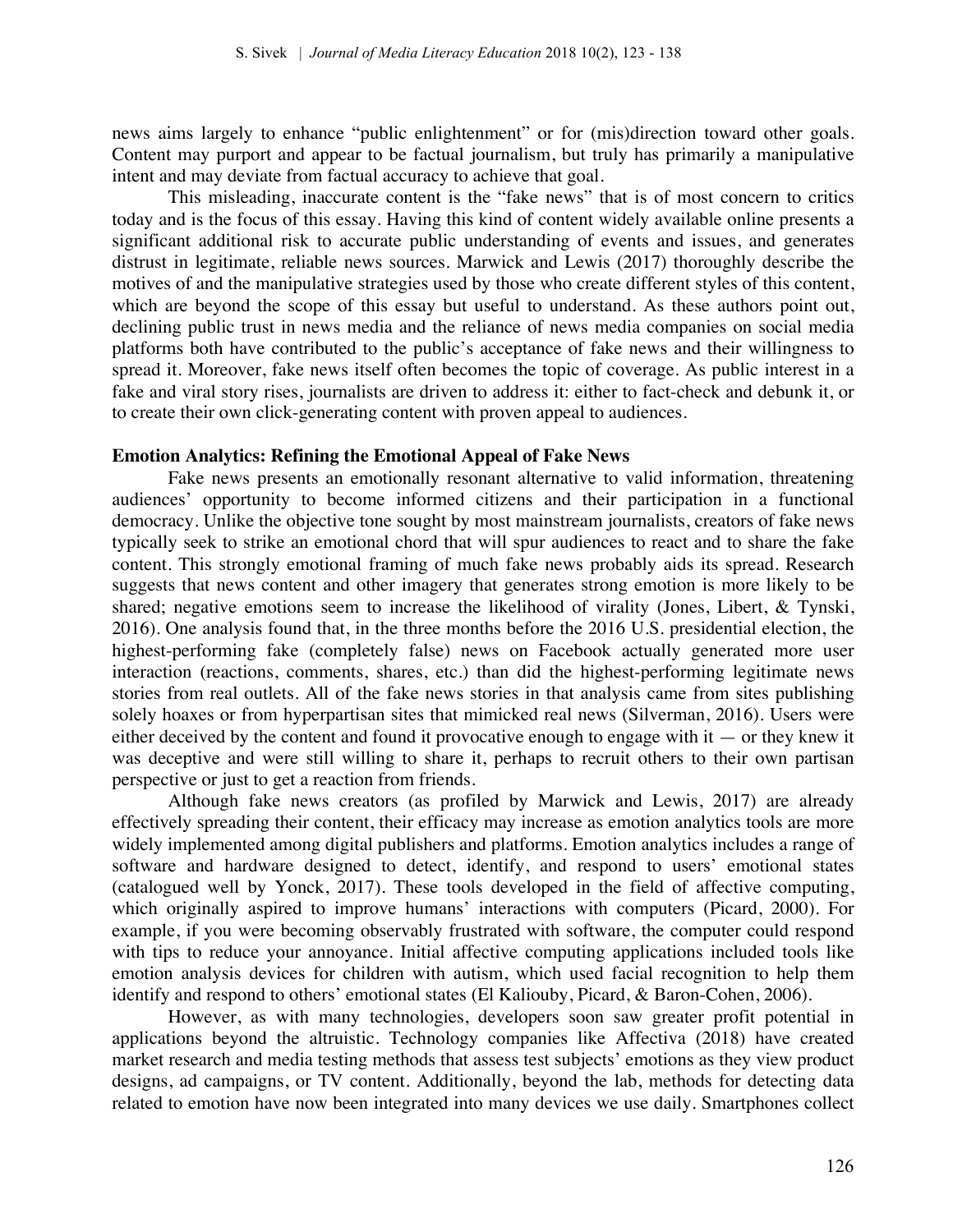data on app usage, location, media choices, physical activity, and even the pressure with which we touch the screen. Smart watches and wearable devices monitor our heart rates and movement levels. Social media platforms and messaging tools collect text and imagery we voluntarily contribute, as well as our emotional "reactions" to others' content, made more precise through emoji selection. Voice-activated home assistants (e.g., Amazon's Echo) can assess vocal tone and speech content. Cameras in homes, workplaces, and public settings, as well as on our devices, can examine our facial expressions to assess our current feelings. All of these data sources can be combined to establish an emotional baseline and to determine a user's emotional state at any given moment and respond accordingly (Sivek, 2018b).

Emotional analysis of individual users in real time may sound far-fetched, but Apple and others have already patented techniques for gathering, compiling, and analyzing these expressions of emotion (e.g., Greenzeiger, Phulari, & Sangavi, 2015). Their intended response would be  $-$  of course — to provide media content and advertising befitting users' emotional states. As one Apple patent states, the goal is to avoid "periods of time where the targeted content delivery is misaligned, thereby resulting in decreased satisfaction for both the content provider and the content receiver" (Greenzeiger et al., 2015). Whether users' emotional state is positive or negative, the goal is to market to them more effectively, not to improve well-being (though, to be fair, there are also some mental health and wellness applications in development that use emotion analytics).

#### **MANIPULATION OF EMOTION WITH PERSONALIZED (FAKE) NEWS**

Accessing, monitoring, and potentially manipulating people's emotional status through technology should raise numerous ethical and legal issues. Sedenberg and Chuang (2017) provide a thorough overview of these concerns. I will focus here on the potential uses of emotion analytics in conjunction with fake news and media manipulation; this (mis)use fits what Sedenberg and Chuang term "harms [from] invisibly adapting advertising or customization" (p. 10). As I have addressed in depth elsewhere (Sivek, 2018a), truthful, legitimate news from reputable news organizations may also be shaped and distributed with the help of emotion analytics. Yet the algorithmic selection of fake news poses additional risks beyond the widely discussed concerns about "filter bubble" or "echo chamber" phenomena (Pariser, 2011), and has not received broader attention.

Certainly, emotion analytics could benefit individuals' news consumption by providing stories when audiences are prepared to consume them thoughtfully. For example, I would prefer not to receive potentially upsetting news alerts on my phone early in the morning or after about 9 p.m. at night – times when I am striving for equanimity. However, an alert for a useful service story or an enjoyable human-interest story might be welcome. Emotion analytics could also be used to identify and even restrict the spread of emotionally charged and inaccurate news on social media, though what might be "restricted" would be difficult to define. (Of course, even these more "positive" applications still imply the regulation and selection of our news and information by privately owned digital media companies, a concern in itself.)

However, trends in the customization of information delivery with user data suggest a more worrisome scenario. Consider, for example, the use of "engagement scripts" by companies like Cambridge Analytica, now (in)famous for its personalization of social media content during the 2016 U.S. presidential election. Cambridge Analytica has since folded, but some of its employees now work for a new company called Data Propria, which has already begun work on the 2020 Donald Trump campaign (Robertson, 2018.) Drawing on a repository of thousands of versions of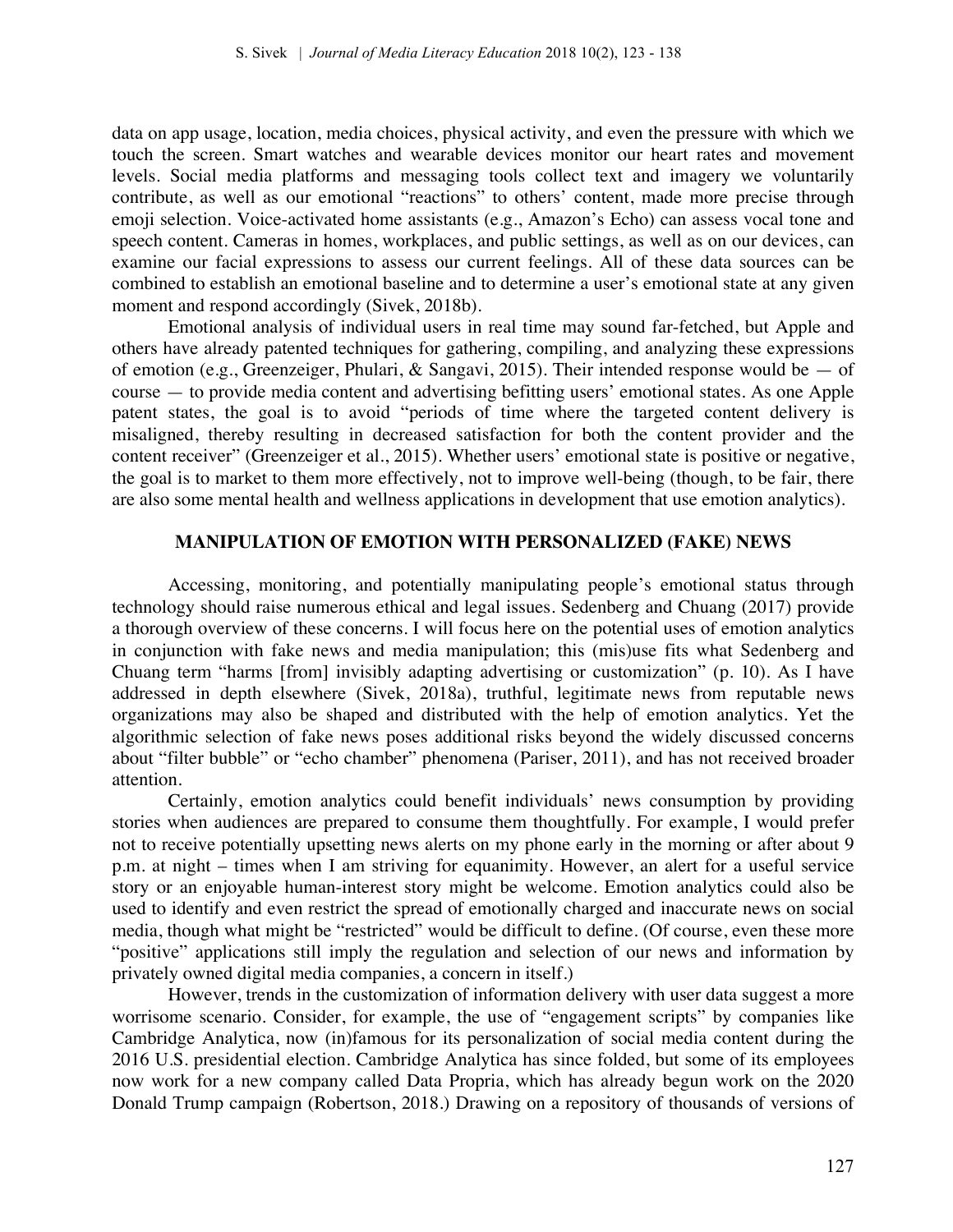Trump campaign ads, Cambridge Analytica precisely targeted ads to individual users. Targeting was based on personality profiles formed from individual users' online activities. The company's CEO claims it has "more than 5,000 data points on every voter in the United States" (Nix, 2016).

Using these data, Cambridge Analytica generated customized ad campaigns for each user, essentially running constant A/B tests to tailor ads' themes and content for individual personality profiles (Anderson, 2017). Moreover, there was a "synergy" between these ads and fake news, as users' engagement with fake news further refined the targeting:

The more fake news that users engage with, the more addictive Analytica's personality engagement algorithms can become. Voter 35423 clicked on a fake story about Hillary's sex-trafficking ring? Let's get her to engage with more stories about Hillary's supposed history of murder and sex trafficking. (Anderson, 2017)

It is plausible that the same effect occurred with emotionally provocative memes and images shared by Russian operatives on social media; interactions with the politically charged content brought users more of the same (Parlapiano & Lee, 2018; Tiku, 2017).

Now, envision the addition of real-time emotion data to this already incredible user targeting. Tufekci (2015) points out that this is "something advertisers have always tried to do, but never were able to carry out … targeting people specifically, and privately, through their vulnerabilities" (p. 212). Users could be provided precisely the right fake news story or ad not only to suit their personality type and preferences, but also to respond to their emotional status at that moment. Are your devices suggesting you're agitated, frustrated, and tired at the end of your workday, as assessed through your heart rate, respiration rate, facial expressions, time of day, and pressure applied on touch interfaces? Sounds like a great time for a distracting fake news story that plays into your anger toward a particular political candidate or your frustration with a specific policy. You probably won't be too critical or have time and energy to fact-check, and sharing the "news" with friends could offer catharsis for the general sense of annoyance felt after a long, difficult day.

This scenario is a hypothetical pairing of an emotional state to one kind of emotional framing of a news story. Other kinds of pairings could be more effective — an inspirational story at the end of a tough day? Whatever the magic combination, data analytics companies have both the capacity to find it and the clients who want to profit from it. Unfortunately, if not used in conjunction with strict ethical guidelines or governmental regulation, it seems probable that audiences' emotional states will be considered just another form of data to be used in message targeting, using whatever legitimate or fake content a customer wants to pay to distribute.

## **News, Emotion, and the Affect Heuristic**

The intersection of emotion data and news becomes even trickier in light of research on the role of emotions in decision-making. As Slovic et al. (2007) describe, people use an "affect heuristic" to form preferences: "In the process of making a judgment or decision, people consult or refer to an 'affect pool' containing all the positive and negative tags consciously or unconsciously associated with the representations" (p. 1335). These associations form through a lifetime of learning about the world both directly and via media messages, during which conditioning connects positive and negative feelings to experiences (p. 1335). Those feelings are critical to navigating the world. Emotion is thereby "a strong conditioner of preference" (Slovic et al., 2007,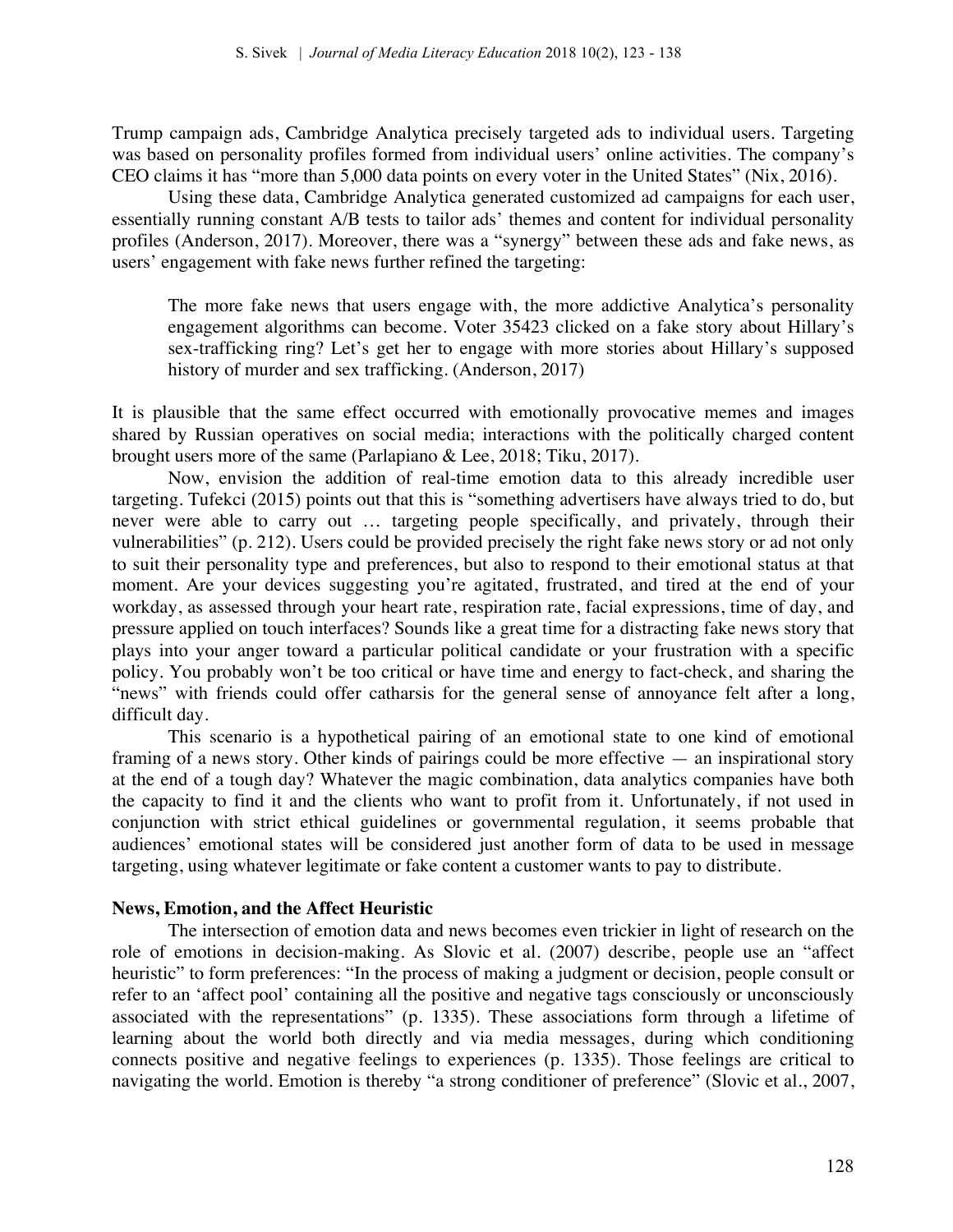1336). We need to place information into "an affective frame of reference" that combines facts with emotion so we can form preferences and make decisions (Slovic et al., 2007, p. 1340).

The shaping of decisions through emotion operates even with very brief exposures to emotional content, as short as 1/250 of a second, "an interval so brief that there is no recognition or recall of the stimulus" (Slovic et al., 2007, p. 1336). It would seem that even scrolling quickly through social media feeds laden with emotionally provocative content could contribute to a user's affective conditioning regarding news stories and newsmakers, thereby altering over time the user's judgments of them. Representations of emotion, whether words or images, may only be subliminally perceived during such scrolling, yet still affect audiences' evaluation of information (Dehaene, 2014, p. 69). Additionally, time pressure — inherent to social media, where scoops and timeliness rule — also has been shown to "reduce the opportunity for analytic deliberation … allowing affective considerations freer rein" (Slovic et al., 2007, p. 1344). Finally, "vivid, affectladen" images and scenarios (anecdotes and narratives) also play upon the affect heuristic, causing audiences to inaccurately assess frequencies of harm and risk (e.g., of violence; Slovic et al., 2007, p. 1345). Fake news often uses vivid imagery and dramatized scenarios to provoke viewers' interest and emotion.

In short, the distribution of emotionally framed news on social media invokes audiences' affect heuristic, with emotion perhaps shaping their analyses of people and issues more strongly than can their analytical capabilities. As Slovic et al.'s synthesis of research (2007) on the affect heuristic points out:

Manipulation of attitudes and behavior by persuasive argumentation is often quite effective, but at least it tends to be recognized as an attempt to persuade. Manipulation of affect is no less powerful but is made more insidious by often taking place without our awareness. (p. 1348)

Fake news creators' desire to manipulate users' emotions, combined with emerging tools for recognizing and responding to users' emotions through their personal data, should together cause considerable concern. Some research already suggests that "morally framed emotional expressions" are more likely to be shared on social media, and that political actors could productively take advantage of this user tendency (Brady et al., 2017). Research on the affect heuristic demonstrates how emotions are essential factors in humans' decision-making. As much as we might like to think it, we aren't solely analytical creatures. Our emotional capacities appear freshly vulnerable to external influence in this new technological context.

#### **Emotion in Today's News Literacy Education**

Absent sudden governmental interest in the regulation of personal data, our emotions will increasingly be targeted to shape our preferences and decisions. Yet most news literacy education has focused on responding to factual issues and the "attempts to persuade" that Slovic mentions, which generally carry more visible markers — questionable URLs, clickbait-style headlines, biased language and imagery, and/or missing sources.

"News literacy" is arguably a more specific application of "media literacy," which itself can be defined as "the ability to encode and decode the symbols transmitted via media and the ability to synthesize, analyze and produce mediated messages" (NAMLE, n.d.). Narrowing this conception of media literacy, Fleming (2015) offers that news literacy is the "ability to access, evaluate, analyze and appreciate journalism" (p. 76). Maksl, Ashley, and Craft (2015) describe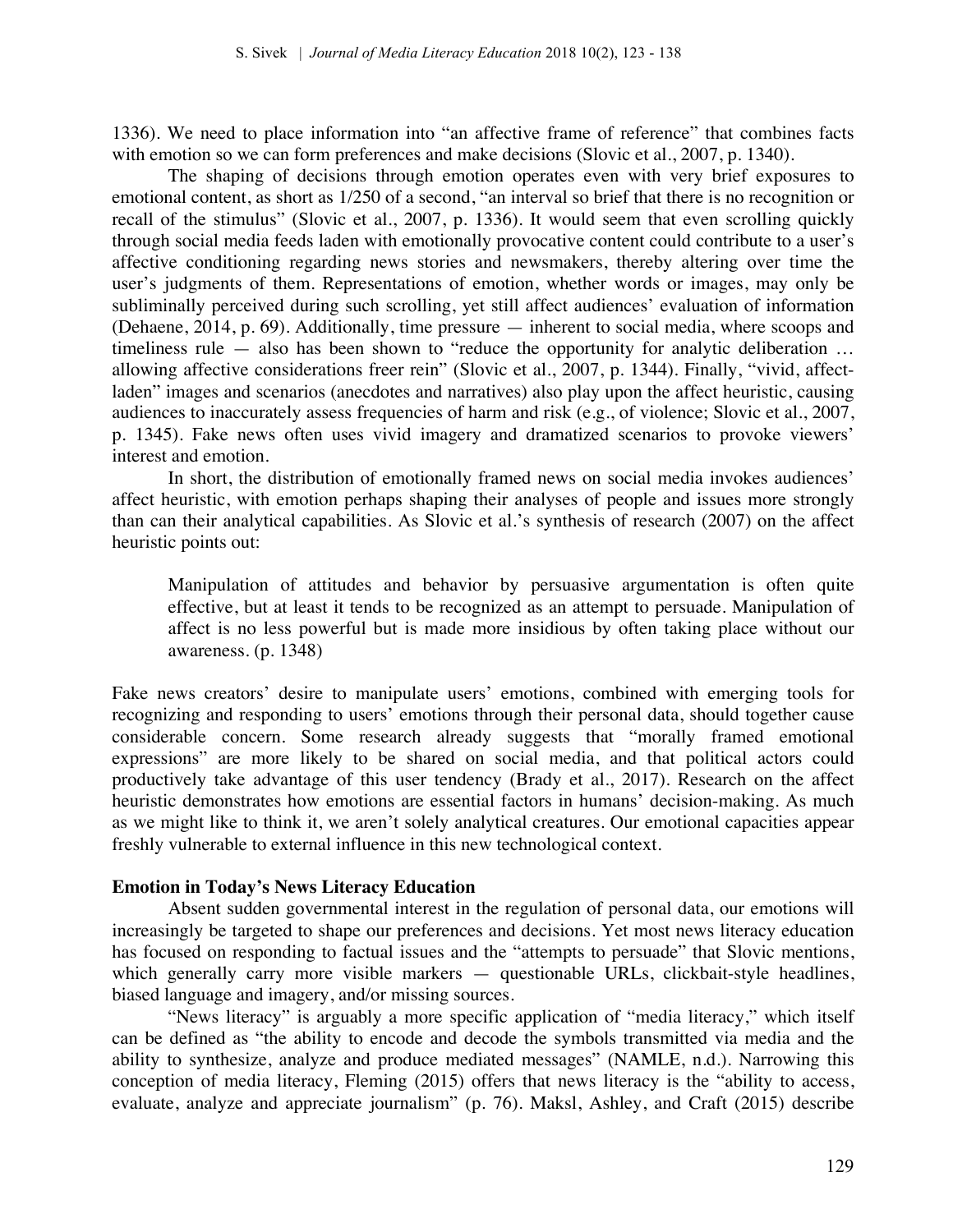news literacy as "knowledge and motivations needed to identify and engage with journalism" (p. 29). Reese (2012) requires "the ability to understand, 'decode,' and create media with particular awareness of one's social location within an international context" (p. 65).

These definitions focus on the cognitive aspects of news literacy: the ability to locate news and evaluate its factual content. Formal news literacy curricula do not often address the role of emotion in depth. For example, the News Literacy Project's Checkology checklist offers 17 questions for the assessment of news stories. Notably, this checklist encourages users to think first about emotions elicited by stories, prior to evaluating other story characteristics (Caulfield, 2017; Checkology, n.d.). Yet the checklist offers little guidance for handling that emotion. Instead, strong emotions are merely deemed "red flags," equivalent in the checklist to a story's excessive punctuation or missing byline.

Even in the Stony Brook news literacy course, one of the most comprehensive collegelevel news literacy efforts, Fleming (2015) found within the instruction minimal discussion of emotional aspects of news literacy. She reported that most of the existing discussion occurred within an autobiographical context, often drawn from instructors' professional journalism experiences (Fleming, 2015, p. 82) – as opposed to instruction on how to identify and contend with the emotional context and content of news.

A Stony Brook news literacy tool titled "Taxonomy of Information Neighborhoods" is also somewhat confusing in its guidance about emotion. It states that an information type labeled "propaganda" will use "emotional manipulation through images" (Klurfeld & Schneider, 2014, p. 10). However, legitimate journalists use emotional imagery and narratives often to help audiences understand the significance of news topics. Can students discern the difference between what is here labeled "propaganda" and the use of an emotionally charged image in legitimate photojournalism? Is an emotionally powerful image of a natural disaster "propaganda," according to this definition? Can students understand when their emotions are being fairly invoked – or misleadingly targeted? And what about emotional manipulation that is unseen, as in the application of many emotion analytics tools described earlier in this essay?

The current focus on the cognition around news neglects the critical component of affect in evaluation and decision-making. There is a broader trend in education to develop students' emotional skills (Zernike, 2016), sometimes even using emotion analytics tools (Spreeuwenberg, 2017; Williamson, 2017, offers a thoughtful critique of this technological approach). Teaching greater emotional awareness as a component of news literacy could support this broader effort. However, given trends in the information environment, enhancing news literacy instruction with a stronger focus on emotion's role is an important step.

## **BRINGING EMOTION INTO NEWS LITERACY INSTRUCTION**

As Potter (2013) mentions, individuals' general emotional development is a key part of media literacy (pp. 23-24). However, as this essay has attempted to establish, today's constant appeal to emotion in news and digital media means that emotional skills are critical accompaniments to cognitive skills in news literacy. What would instruction in these skills look like in practice?

Two particular areas of research and practice may be helpful in guiding students to understand the role of their emotions in their awareness of, responses to, and evaluation of news. First, trendy yet timeless mindfulness techniques would aid students in recognizing when and how they respond emotionally to news. Second, Kahneman (2011) provides a neatly constructed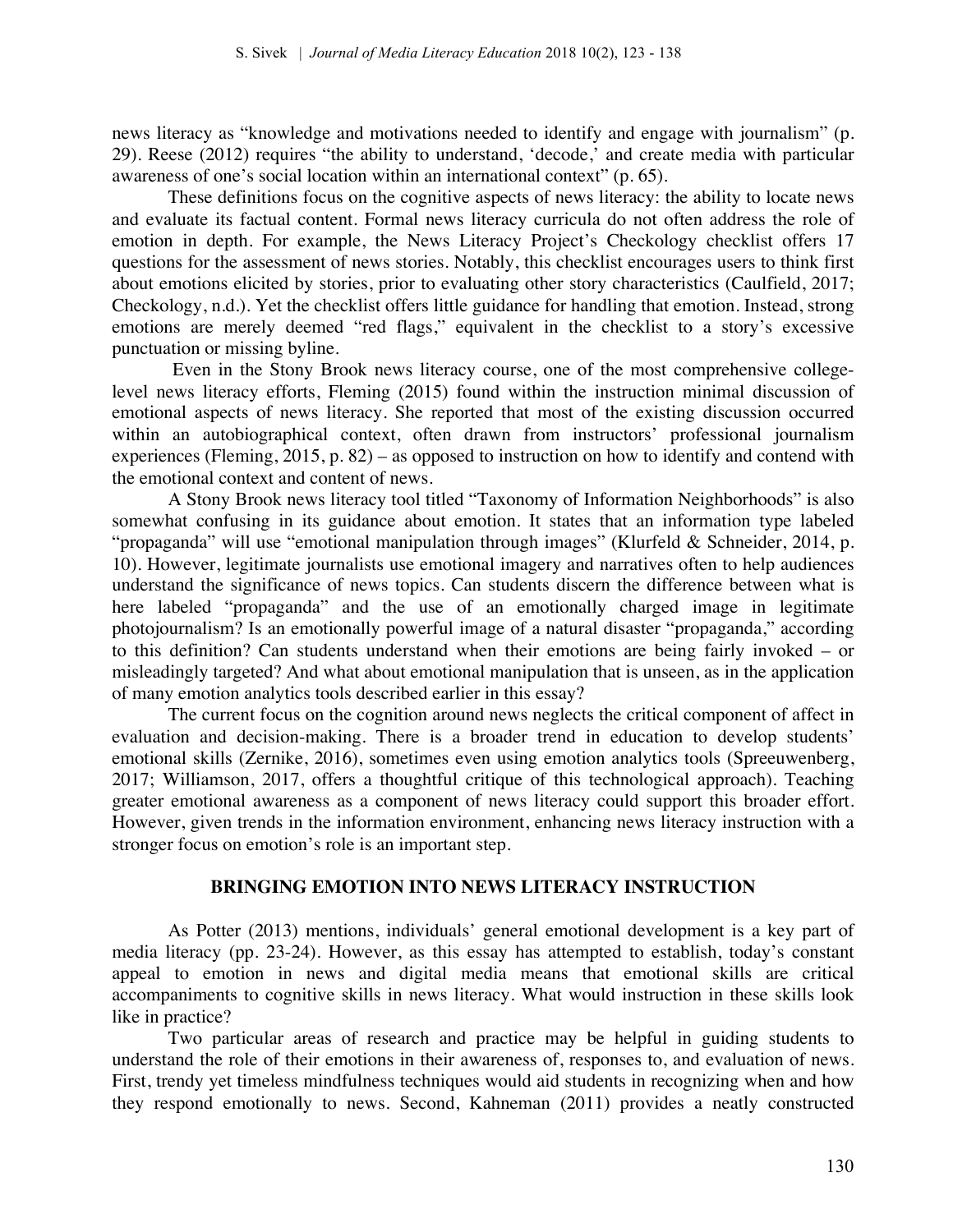framework of two modes of thinking, labeled "System 1" and "System 2," that are easily understood and could be taught in the context of news literacy, especially in conjunction with insights into the affect heuristic.

## **Mindfulness in News Literacy: Concepts and Activities**

A striking finding of one study of the Stony Brook news literacy program was that its student participants found they were constantly exposed to large quantities of news. However, they only recognized that exposure upon reflection, and they realized they had not been processing that news consciously (Klurfeld & Schneider, 2014, p. 8). Emotional and cognitive responses undoubtedly occurred all the time without the students' awareness.

A valuable first step in advancing news literacy would be to aid students in mindfully understanding when, where, and how they are exposed to news, and to encourage more deliberate attention to and processing of news. While "mindfulness" may be a fashionable buzzword today, it is a long-held tenet of Buddhist tradition, dating back to the teaching of the Buddha in the fifth century B.C.E. (Bodhi, 2013). In the late 1970s, mindfulness practices migrated to the West, partly through the work of Jon Kabat-Zinn, who developed a now-common therapeutic technique called Mindfulness-Based Stress Reduction (MBSR). Bodhi (2013) suggests that mindfulness "involves the reflexive contemplation of one's own experience … the body, feelings, states of mind, and experiential phenomena … [with] lucid awareness" (pp. 21-22).

Psychological research has suggested that people who are more mindful may experience fewer "cognitive failures," such as forgetfulness, distractibility, mistakes, and other kinds of mental "blunders" (Herndon, 2008). Moreover, people who are more mindful may be more open to information from the external world, helping them be less prone to "self-perpetuation errors," in which they continue to believe in their own inaccurate conclusions despite external evidence to the contrary (Herndon, 2008). There is some support for the positive impact of mindfulness training on critical thinking skills (Noone, Bunting, & Hogan, 2016). Training in mindfulness techniques also helps people recognize affective "cues" more quickly and initiate regulation of their emotions immediately, if necessary. As Teper, Segal, and Inzlicht (2013) write, mindfulness "promotes an openness and sensitivity to subtle changes in affective states, which are essential in signaling the need for control and in energizing its execution" (p. 449). Mindfulness training also enhances areas of the brain that "pull together thought and feeling" during reading, thereby better equipping them to understand varying human perspectives (Wolf, 2016, pp. 115-116). Overall, mindfulness skills appear to have promise as a means of increasing news consumers' awareness of their emotions and reducing their "cognitive failures" regarding the information they see.

In some primarily Buddhist regions, the goal of "lucid awareness" of exposure and response to media has been institutionalized in media literacy education. Some Thai media literacy educators have implemented mindfulness principles in their instruction, seeking to develop "media wisdom" in their students (Kleebpung, 2017, p. 51). For example, Ratanangam created a program encouraging "a mindful and conscious approach for 'patient perception' of the media" (as cited in Kleebpung, 2017, p. 51). Furthermore, according to Kleebpung (2017), the media literacy curriculum created by the Thai Civic Education agency has focused on "the direct experiences of how media evoke personal feelings and emotions" (p. 51). This approach to training students in awareness of their news consumption and subjective responses — not just facts and sources may prove prescient in this time of emotionally provocative (fake) news content. As Malikhao (2017) indicates, "mindful communication" by all media producers and users would diminish the spread of fake news, hoaxes, and clickbait.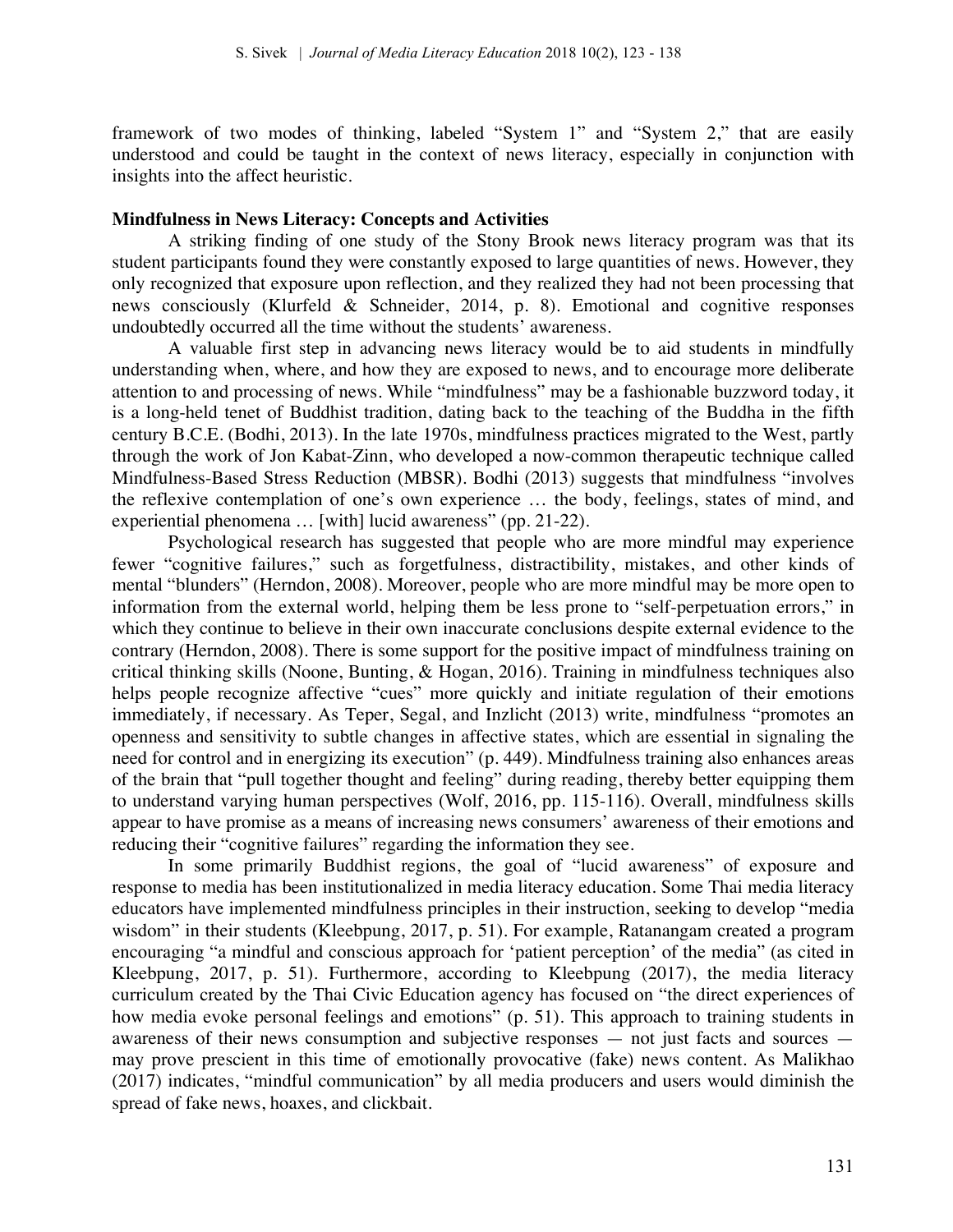A full review of the many ways mindfulness has already been incorporated into general educational efforts is beyond the scope of this essay. However, there are many ways that teachers have brought mindfulness principles and practices into both K-12 (Felver et al., 2015) and college (Barbezat & Bush, 2013) classrooms. With regard to media and news literacy education specifically, assignments and exercises could encourage students' awareness of news exposure and of their emotional responses to it, thereby encouraging further analysis of emotions spurred by provocative real or fake news content (and, ideally, discouraging the spread of the latter).

First, as mentioned above, Stony Brook students noted that they often were not aware they were exposed to so much news (Klurfeld & Schneider, 2014, p. 8). Therefore, an excellent first task that would aid students at any age is relatively simple: logging news exposure. Students can note when they encounter news through various media, whether a push notification on a phone, a newspaper on a bus seat, or a story on a TV in the gym. Simply gaining that "lucid awareness" of news's presence is progress toward understanding one's reactions and feelings.

Such a log could include a quick note of how the student felt upon seeing each news item. Many people have observed the amplified stress caused by seeing constant news notifications on their phones, for example. Even a simple (and fun) selection of an emoji to represent the student's immediate emotional response to the news exposure could provide insights into the patterns of feelings caused by different news stories and/or delivery mechanisms. Students may wish to adjust their news usage or reconsider their desired actions with the news item (e.g., sharing it or factchecking it more carefully) after evaluating the emotional response.

Additionally, perhaps after a news log activity, students can experiment with deliberately scheduling news consumption from specific sources and strategically limiting their overall exposure, while still gathering necessary information to stay current. A regimen of intentional news consumption can be much more emotionally manageable in that it limits the challenging feelings caused by many news stories to a defined time period. This regimen likely also would encourage consumption from more moderately framed sources. A student who obtains news in a scattershot fashion throughout the day from various social media posts is assuredly going to skim past valuable information (but still be emotionally affected by it), to encounter emotionally framed "news" content, and to fall victim to friends' sharing of provocative but inaccurate information. In contrast, a student who intentionally visits a few major news websites via their home pages, once or twice each day, is probably going to see more thoughtfully presented, professionally vetted, less sensational news that does not seek to engender such dramatic emotional responses.

Having students experiment with and reflect upon different means of engaging with news sources may reveal the emotional roller coaster that is social media-driven, emotion analyticstargeted news consumption. Students may choose to alter their strategies for gathering news. In addition to these suggestions for engaging news more mindfully, Zomorodi (2017) offers an accessible, entertaining set of practical exercises, supported by expert commentary, that students and others can use to assess, experiment with, and reshape news and other digital media habits.

## **Affect and News Literacy: Concepts and Activities**

Beyond encouraging greater awareness and emotional savvy with regard to news, instructors might also consider teaching students basic principles from the research on the role of emotion in decision-making and preference formation. As Slovic et al. (2007) establish, affect is inseparable from our ability to comprehend and evaluate information:

the affect heuristic … appears at once wondrous and frightening: wondrous in its speed, and subtlety, and sophistication, and its ability to 'lubricate reason'; frightening in its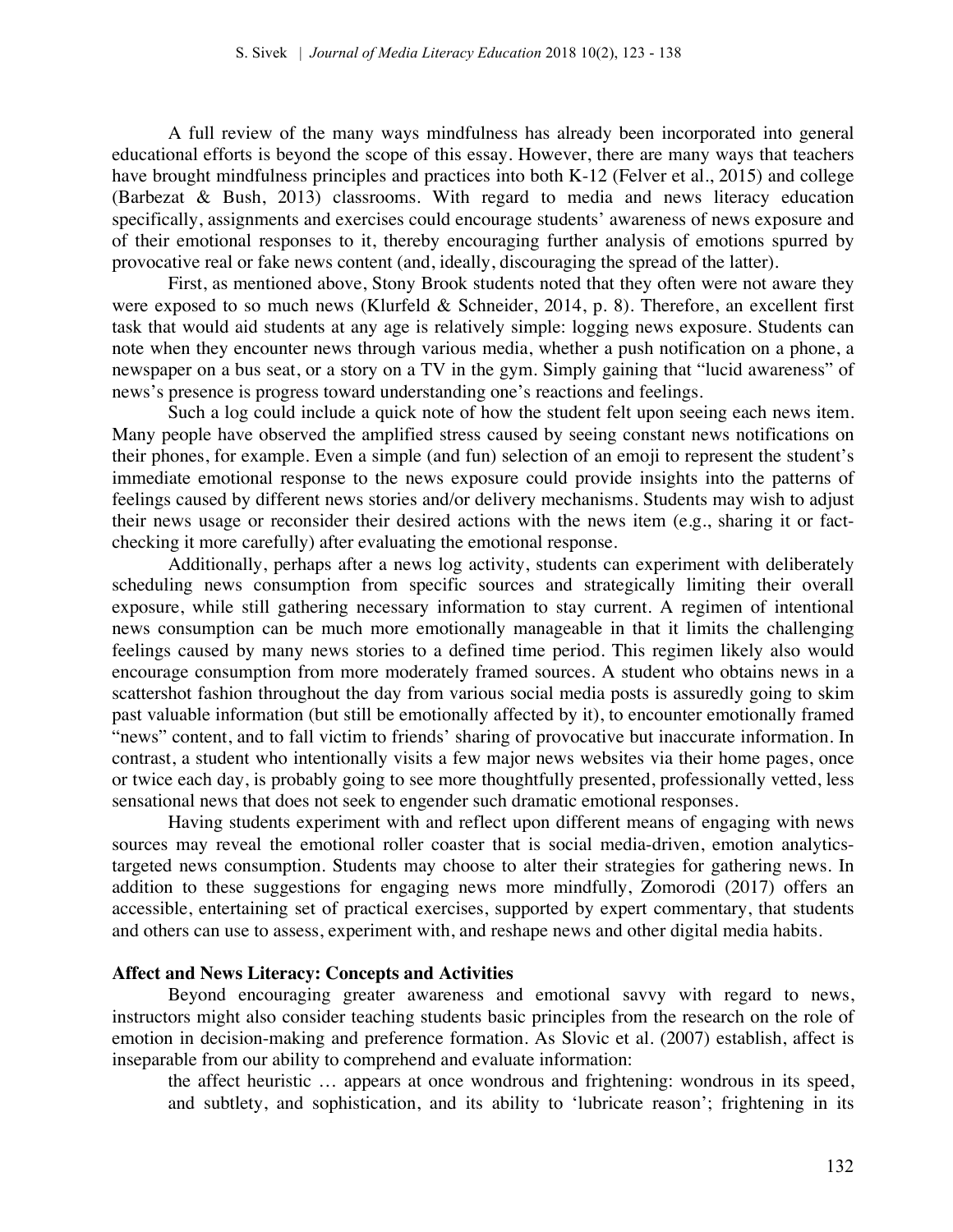dependency upon context and experience, allowing us to be led astray or manipulated inadvertently or intentionally — silently and invisibly. (p. 1349)

In the context of news and digital media, as this essay has discussed, "intentional" efforts to play upon our emotions for political gain and/or profit have escalated. Therefore, though perfect awareness may be impossible, we must strive to be at least somewhat more conscious of how emotions sway us and how our emotional responses to people and ideas have been conditioned over time.

While the affect heuristic sounds obscure and complex, it is in fact readily illustrated using everyday experiences. For example, Hsee (1998) offers an example of consumers' evaluation of two ice cream choices: a big, underfilled cup, or a small, overfilled cup. The big cup actually contained more ice cream, yet the small cup was valued more highly by consumers, as measured by how much they said they'd pay for it. This brief, relatable example shows how our emotions guide our perceptions and determination of value. The experimental psychology literature yields a wealth of examples of the influence of affective (emotional) judgments on decisions – whether personal and minor, or political and consequential. These examples could be used with students to initiate discussion of other contexts in which emotion hinders rational evaluation.

A further exercise to guide students' consideration of the role of emotion in news could focus on how narrative provokes audience emotion. As discussed earlier, creators of news-like texts often use emotionally stirring anecdotes, scenarios, and images to interest audiences and convey the importance of issues and events. Analyzing these emotional presentations with students might include talking about how this emotional provocation was constructed, how it affected them, and whether and how it might have changed their thinking about the larger topic of a story. A further step in this analysis could be to ask about the specific selection of narrative or image. Why use *this* narrative and *this* image to illustrate this point and to make audiences feel a certain way? How would the story and our reactions differ if another narrative or image had been selected? This approach is somewhat similar to a strategy employed by Perry et al. (2017), who demonstrated effective development of students' critical thinking skills through the analysis of "competing narratives" about climate change.

Another worthwhile approach to this issue from a psychological perspective is presented in the work of Kahneman (2011), whose bestselling book *Thinking, Fast and Slow* offers an excellent framework that can be shared with students of just about any age. Kahneman's book synthesizes many studies to present the idea that we have two "systems"  $-1$  and  $2$   $-$  that guide our everyday thinking. System 1 guides involuntary, fast, and automatic activities and decisions; System 2 engages in complex thinking and concentrated work, requiring effort and focus (Kahneman, 2011, p. 21). System 1 causes much of the behavior we consider problematic with regard to the consumption and spread of fake news, hoaxes, and other misinformation. System 1 "generates impressions, feelings, and inclinations … neglects ambiguity and suppresses doubt … is biased to believe and confirm ... [and] focuses on existing evidence and ignores absent evidence" (Kahneman, 2011, p. 105). Kahneman's framework is relatively easy to explain with the help of the many examples he provides. Various talks and demonstrations are available as online videos to assist in the classroom. Some educational programs that emphasize deliberate, "slower" thinking over automatic responses have demonstrated improved academic and interpersonal outcomes for students (e.g., Algan et al., 2014; Heller et al., 2017). These strategies also may reinforce broader efforts to teach "critical thinking," in all of its forms, at various educational levels.

Ideally, guiding students through an explanation of these varying thinking processes would help them gain insight into how they form opinions and reach decisions on a whole range of issues,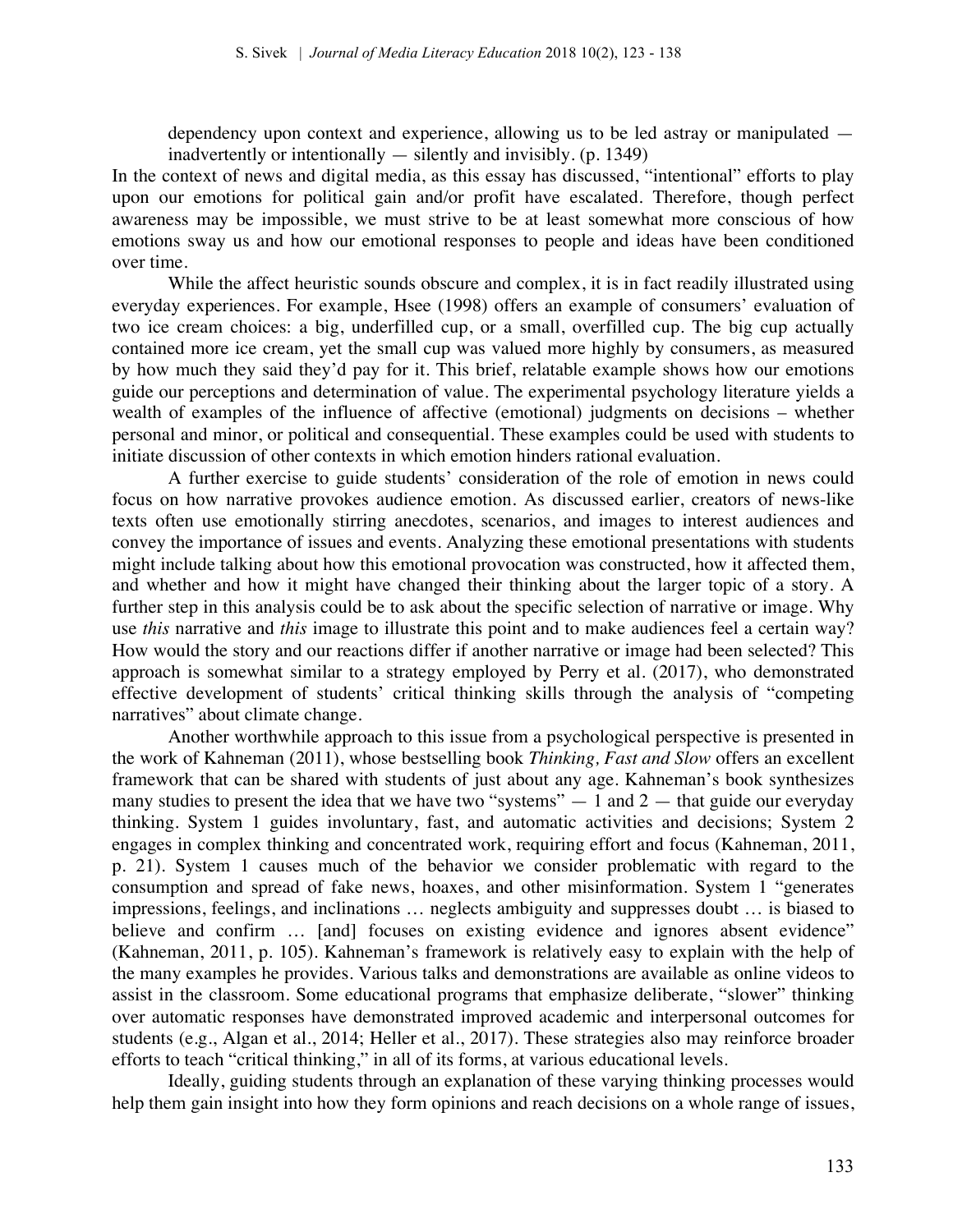including their interactions with news and information. A focus on the role of emotion in these processes would highlight how news content designed to manipulate our feelings can result in different evaluations and, therefore, produce different attitudes and actions. It is impossible for us to consciously and fully identify in real time the operation of our own mental processes, but it is certainly a positive goal to seek some awareness of how and why we form opinions or take particular actions. When we see emotionally provocative news content and realize that emotional manipulation may be occurring, we can attempt to short-circuit that process and engage that information in a more cognizant manner. If nothing else, encouraging students to briefly "pause" their thinking and reactions as they consume news content – and decide whether to spread it further – will surely be beneficial.

# **THE BIGGER PICTURE: SOCIETAL AND POLICY ISSUES**

In addition to introducing students to these concepts, instructors can enhance students' news literacy in today's troubled information environment by addressing larger societal issues and policy approaches related to emotion in news and digital media.

Informing students about the role of emotion in the design and spread of fake news and hoaxes is valuable, as is educating them about the increasing significance of emotion data and analytics for digital media publishers and other technology companies. Beyond now-familiar discussions about digital privacy that educators have led for decades, students should be aware that devices they use and wear are also gathering data that analyze their emotions, as are devices they may or may not perceive in public and private spaces, such as digital home assistants and surveillance cameras. This form of data gathering has received little public attention as of yet.

Emotion analytics tools can be difficult to evade, given their growing integration into many devices and environments. For example, Sedenberg and Chuang (2017) discuss the evolving social norms around taking, sharing, and tagging photographs. Most people who hesitate to share or tag photos on social media are probably just generally concerned about privacy; however, these photographs could be used for emotion analytics purposes via facial recognition. More radical, but less appealing, methods to avoid emotion analytics and other surveillance include "fashion adaptations" like garments and veils of specially woven cloth meant to obscure the wearer (Sedenberg & Chuang, 2017, p. 11).

A more realistic strategy might encourage students not only to gain awareness of emotion's role and (mis)use in news and digital media, but also to examine companies' data policies and to evaluate potential governmental regulations that require ethical gathering and use of consumers' digital data. As Lapowsky (2018) describes, even some technology industry insiders are calling for more cautious use of digital platforms and user data, particularly with regard to both political content and the manipulation of users' attention and emotions. Some are suggesting for government regulation of digital publishing platforms and increased regulation to ensure users' data privacy, security, and control. One CEO even stated recently that the technology sector should be regulated just like the tobacco industry and other major industries (Hern, 2018). Additionally, some designers encourage the adoption of "exposure diversity" mechanisms that can be built into content recommendation or "feed" algorithms in order to promote more variety in the content seen by audiences (Helberger, Karppinen, & D'Acunto, 2018). Students should be encouraged to monitor and cultivate their own perspectives on these developments as responsible technology users and participants in our increasingly technology-dependent economy and society.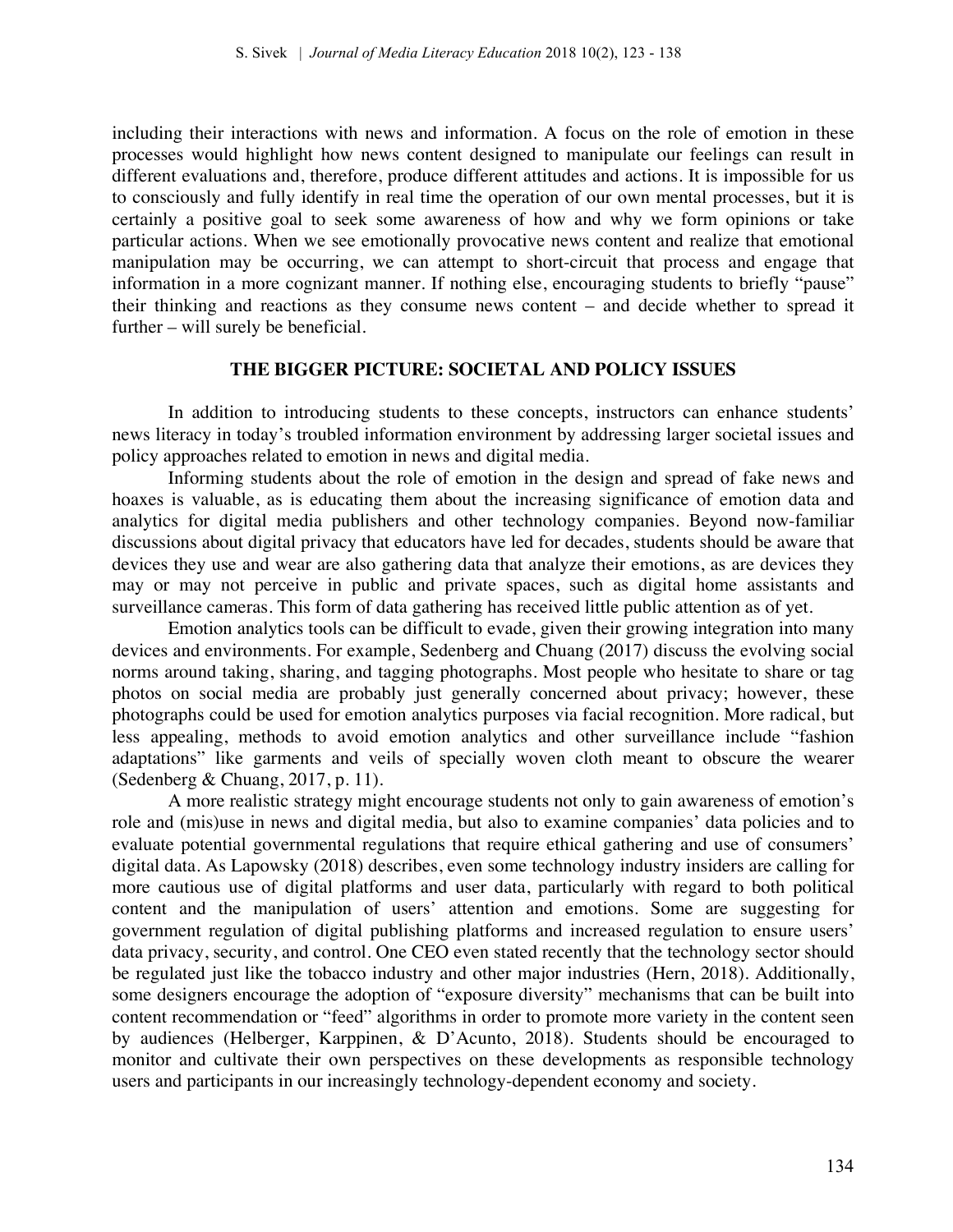#### **REFERENCES**

Affectiva. (2018). Affectiva: Uses. Retrieved from https://www.affectiva.com/what/uses/

- Algan, Y., Beasley, E., Vitaro, F., & Tremblay, R. E. (2014). *The impact of non-cognitive skills training on academic and non-academic trajectories: From childhood to early adulthood*. European Research Council SOWELL Project, Sciences Po University. Retrieved from http://www.erc-sowell.com/en/research-articles/the-impact-of-non-cognitive-skillstraining-on-academic-and-non-academic-trajectories-from-childhood-to-early-adulthood-2/
- Anderson, B. (2017, February 12). The rise of the weaponized AI propaganda machine. Retrieved from https://medium.com/join-scout/the-rise-of-the-weaponized-ai-propaganda-machine-86dac61668b
- Barbezat, D. P., & Bush, M. (2013). *Contemplative practices in higher education: Powerful methods to transform teaching and learning*. San Francisco: Jossey-Bass.
- Bodhi, B. (2013). What does mindfulness really mean? A canonical perspective. In J. M. G. Williams & J. Kabat-Zinn (Eds.), *Mindfulness: Diverse perspectives on its meaning, origins and applications* (pp. 19-40). London: Routledge.
- Brady, W. J., Wills, J. A., Jost, J. T., Tucker, J. A., & Van Bavel, J. J. (2017). Emotion shapes the diffusion of moralized content in social networks. *Proceedings of the National Academy of Sciences*. Advance online publication. doi: 10.1073/pnas.1618923114
- Caulfield, M. (2017, April 12). How 'news literacy' gets web misinformation wrong. *Observer*. Retrieved from http://observer.com/2017/04/how-news-literacy-gets-web-misinformationwrong-journalism-digital-media-fact-checking/
- Checkology. (n.d.). Ten questions for fake news detection. Retrieved from http://www. thenewsliteracyproject.org/sites/default/files/GO-TenQuestionsForFakeNewsFINAL.pdf
- Dehaene, S. (2014). *Consciousness and the brain: Deciphering how the brain codes our thoughts*. New York: Penguin.
- El Kaliouby, R., Picard, R., & Baron-Cohen, S. (2006). Affective computing and autism. *Annals of the New York Academy of Sciences, 1093*, 228-248. doi: 10.1196/annals.1382.016
- Eyal, N. (2014). *Hooked: How to build habit-forming products*. New York: Penguin.
- Felver, J. C, Celis-de Hoyos, C. E., Tezanos, K., & Singh, N. N. (2016). A systematic review of mindfulness-based interventions for youth in school settings. *Mindfulness*, *7*(1), 34-45. https://doi.org/10.1007/s12671-015-0389-4
- Fleming, J. (2015). What do facts have to do with it? Exploring instructional emphasis in Stony Brook news literacy curriculum. *Journal of Media Literacy Education, 7*(3), 73-92.
- Greenzeiger, M. F., Phulari, R., & Sanghavi, M. K. (2015). *U.S. Patent No. 8,965,828.* Washington, D.C.: U.S. Patent and Trademark Office.
- Helberger, N., Karppinen, K., & D'Acunto, L. (2016). Exposure diversity as a design principle for recommender systems. *Information, Communication, & Society, 21*(2), 191-207. doi: 10.1080/1369118X.2016.1271900
- Heller, S. B., Shah, A. K., Guryan, J., Ludwig, J., Mullainathan, S., & Pollack, H. A. (2017). Thinking, fast and slow? Some field experiments to reduce crime and dropout in Chicago. *The Quarterly Journal of Economics, 132*(1), 1-54. doi: 10.1093/qje/qjw033
- Hern, A. (2018, January 24). Facebook should be 'regulated like cigarette industry,' says tech CEO. *The Guardian*. Retrieved from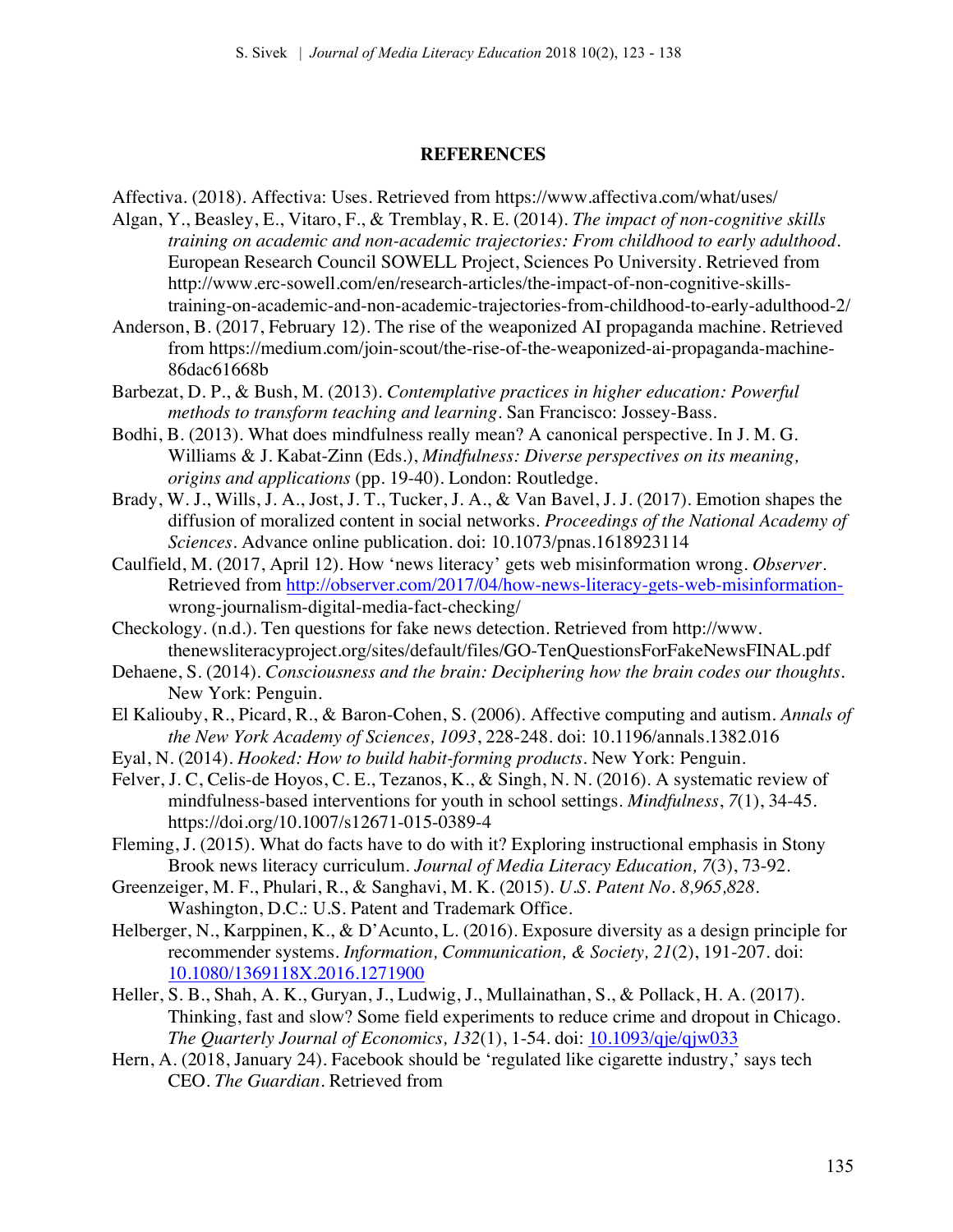https://www.theguardian.com/technology/2018/jan/24/facebook-regulated-cigaretteindustry-salesforce-marc-benioff-social-media

- Herndon, F. (2008). Testing mindfulness with perceptual and cognitive factors: External vs. internal encoding, and the cognitive failures questionnaire. *Personality and Individual Differences, 44*(1), 32-41. doi: 10.1016/j.paid.2007.07.002
- Hsee, C. K. (1998). Less is better: When low-value options are valued more highly than high-value options. *Journal of Behavioral Decision Making*, *11*(2), 107-121. https://doi.org/10.1002/(SICI)1099-0771(199806)11:2<107::AID-BDM292>3.0.CO;2-Y
- Jones, K., Libert, K., & Tynski, K. (2016). The emotional combinations that make stories go viral. *Harvard Business Review*. Retrieved from https://hbr.org/2016/05/research-the-linkbetween-feeling-in-control-and-viral-content
- Kahneman, D. (2011). *Thinking, fast and slow*. New York: Farrar, Straus and Giroux.
- Kleebpung, N. (2017). The challenge of media literacy education in Thailand. In B. S. De Abreu, P. Mihailidis, A. Y. L. Lee, J. Melki, & J. McDougall (Eds.), *International Handbook of Media Literacy Education* (pp. 43-53). New York: Taylor & Francis.
- Klurfeld, J., & Schneider, H. (2014). *News literacy: Teaching the internet generation to make reliable information choices*. Washington, DC: Center for Effective Public Management at Brookings. Retrieved from https://www.brookings.edu/wpcontent/uploads/2016/06/Klurfeld-SchneiderNews-Literacyupdated-7814.pdf
- Lapowsky, I. (2018, February 8). Ethical tech will require a grassroots revolution. *WIRED*. Retrieved from https://www.wired.com/story/center-for-humane-technology-techaddiction/
- Lee, D. (2017, December 18). Twitter's hate speech rules are expanded. BBC. Retrieved from http://www.bbc.com/news/technology-42376546
- Maksl, A., Ashley, S., & Craft, S. (2015). Measuring news media literacy. *Journal of Media Literacy Education, 6*(3), 29-45.
- Malikhao, P. (2017). *Culture and communication in Thailand*. Singapore: Springer.
- Marwick, A., & Lewis, R. (2017). *Media manipulation and disinformation onlin*e. Data & Society Research Institute. Retrieved from https://datasociety.net/output/media-manipulation-anddisinfo-online/
- McChesney, R. W. (2015). *Rich media, poor democracy: Communication politics in dubious times.* New York: The New Press.
- Mosseri, A. (2018, January 11). News Feed FYI: Bringing people closer together. Retrieved from https://newsroom.fb.com/news/2018/01/news-feed-fyi-bringing-people-closer-together/
- National Association for Media Literacy Education (NAMLE). (n.d.). Media literacy defined. Retrieved from https://namle.net/publications/media-literacy-definitions/
- Nix, A. (2016, February 11). How big data got the better of Donald Trump. Retrieved from https://www.campaignlive.co.uk/article/big-data-better-donald-trump/1383209
- Noone, C., Bunting, B., & Hogan, M. J. (2016). Does mindfulness enhance critical thinking? Evidence for the mediating effects of executive functioning in the relationship between mindfulness and critical thinking. *Frontiers in Psychology, 6*. doi: 10.3389/fpsyg.2015.02043.
- Notopoulos, K. (2018, February 15). How I cracked Facebook's new algorithm and tortured my friends. BuzzFeed News. Retrieved from https://www.buzzfeednews.com/article/katienotopoulos/how-i-cracked-facebooks-newalgorithm-and-tortured-my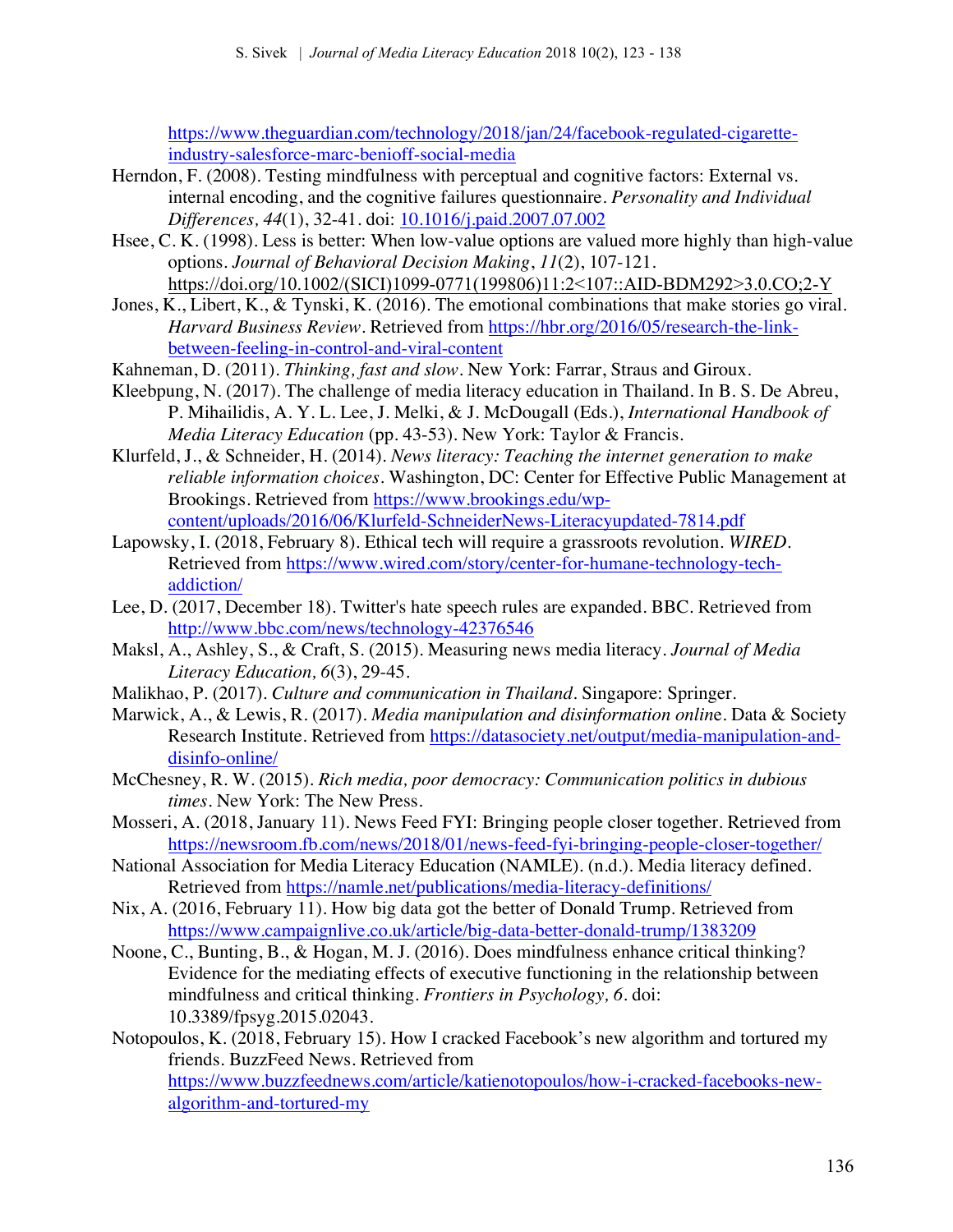Pariser, E. (2011). *The filter bubble: What the internet is hiding from you*. New York: Penguin.

- Parlapiano, A., & Lee, J. C. (2018, February 2016). The propaganda tools used by Russians to influence the 2016 election. *New York Times*. Retrieved from https://www.nytimes.com/interactive/2018/02/16/us/politics/russia-propaganda-election-2016.html
- Perry, D. K., Burgess, M. H., Sowell, B. F., & Gavin, K. A. (2017). Using competing narratives to increase critical thinking abilities. *NACTA Journal, 61*(1). Retrieved from Academic OneFile database.
- Picard, R. (2000). *Affective computing*. Boston: MIT Press.
- Potter, W. J. (2013). *Media literacy* (6th ed.). Los Angeles: Sage.
- Reese, S. D. (2012). Global news literacy: Challenges for the educator. In P. Mihailidis (Ed.), *News literacy: Global perspectives for the newsroom and the classroom* (pp. 63-80). New York: Peter Lang.
- Robertson, A. (2018, June 15). Trump's 2020 campaign is reportedly using former Cambridge Analytica employees to target voters. The Verge. Retrieved from https://www.theverge.com/2018/6/15/17468492/donald-trump-2020-data-propriacambridge-analytica-data-mining-campaign-report
- Sedenberg, E., & Chuang, J. (2017, September). Smile for the camera: privacy and policy implications of emotion AI. Paper presented at the TPRC45 conference, Washington, DC, September 2017. Retrieved from the arXiv database at https://arxiv.org/abs/1709.00396
- Shearer, E., & Gottfried, J. (2017, September 7). News use across social media platforms 2017. Pew Research Center. Retrieved from http://www.journalism.org/2017/09/07/news-useacross-social-media-platforms-2017/
- Silverman, C. (2016, November 16). This analysis shows how viral fake election news stories outperformed real news on Facebook. BuzzFeed News. Retrieved from https://www.buzzfeed.com/craigsilverman/viral-fake-election-news-outperformed-realnews-on-facebook
- Sivek, S. C. (2018a). New technologies of emotion and journalism ethics. Refereed research paper presented to the Ethics of Society and Ethics of Communication Working Group of the International Association for Media and Communication Research conference, Eugene, Oregon, June 20-24, 2018.
- Sivek, S. C. (2018b). Ubiquitous emotion analytics and how we feel today. In M. S. Daubs & V. R. Manzerolle (Eds.), *Mobile and ubiquitous media: Critical and international perspectives*  (pp. 287-301)*.* Digital Formations. New York: Peter Lang.
- Slovic, P., Finucane, M. L., Peters, E., & MacGregor, D. G. (2007). The affect heuristic. *European Journal of Operational Research, 177*, 1333-1352. doi: 10.1016/ j.ejor.2005.04.006
- Society of Professional Journalists (SPJ). (2014). SPJ code of ethics. Retrieved from https://www.spj.org/ethicscode.asp
- Spreeuwenberg, R. (2017, January 4). Does emotive computing belong in the classroom? EdSurge. Retrieved from https://www.edsurge.com/news/2017-01-04-does-emotive-computingbelong-in-the-classroom
- Teper, R., Segal, Z. V., & Inzlicht, M. (2013). Inside the mindful mind: How mindfulness enhances emotion regulation through improvements in executive control. *Current Directions in Psychological Science, 22*(6), 449-454. doi: 10.1177/0963721413495869